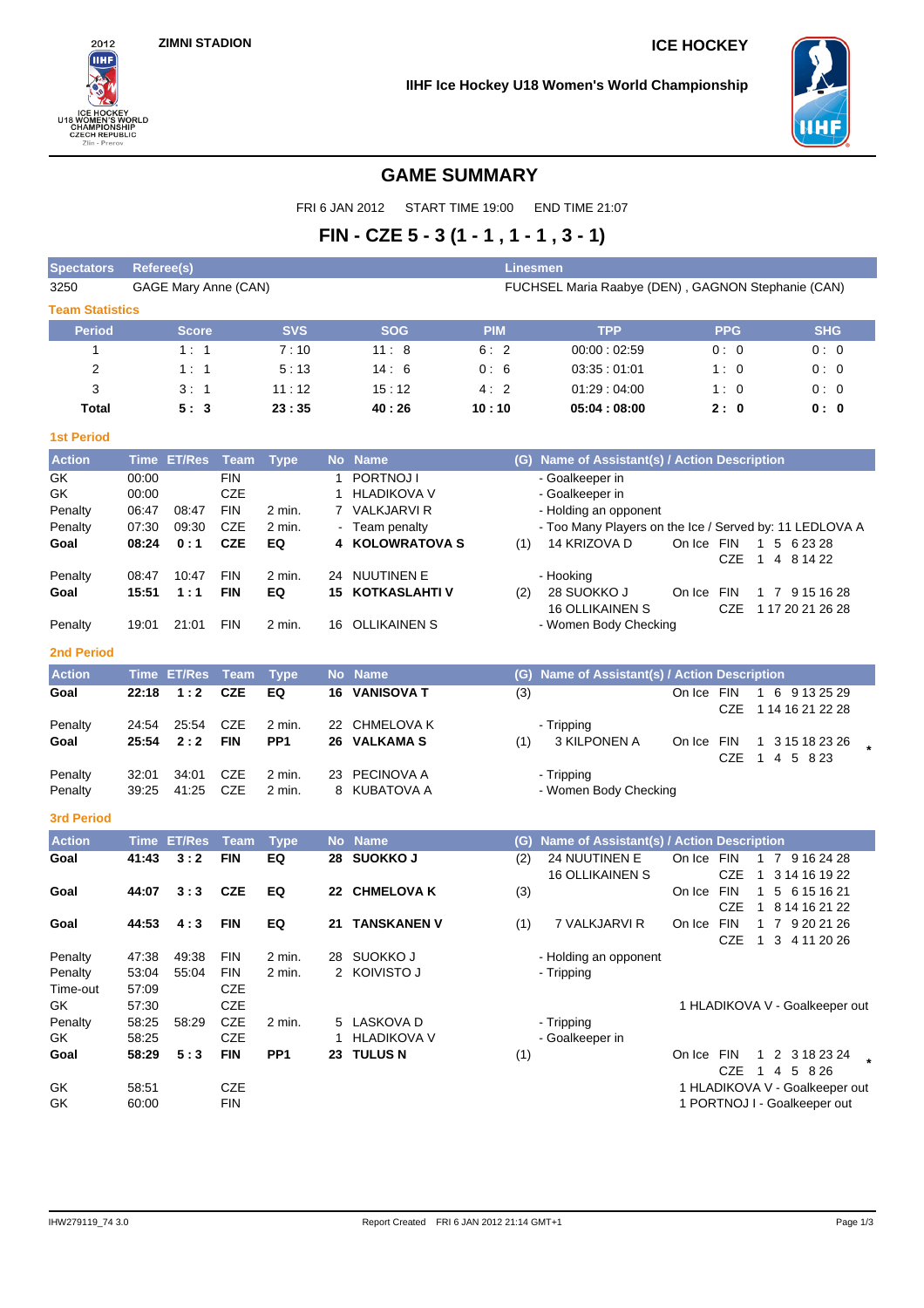

# **IIHF Ice Hockey U18 Women's World Championship**



### **Goalkeeper Records**

### **Team : FIN - Finland**

| <b>No Name</b>   | <b>SOG</b> | <b>SVS</b> | <b>MIP</b> | No Name             | SOG' | <b>SVS</b> | MIP'  |
|------------------|------------|------------|------------|---------------------|------|------------|-------|
| PORTNOJ Isabella | 26         | 23         | 60:00      | 'HLADIKOVA Veronika | 40   | 35         | 57:56 |
| 30 RANNE Tiina   |            |            |            | 30 CRAIGOVA Lenka   |      |            |       |

### **Game Statistics**

| Team: FIN (blue)   |                             |   |                |                |                |                |          |          |       |          |                |                |           |           |                |
|--------------------|-----------------------------|---|----------------|----------------|----------------|----------------|----------|----------|-------|----------|----------------|----------------|-----------|-----------|----------------|
|                    | Head Coach: TOIVOLA Juuso   |   |                |                |                |                |          |          |       |          |                | Shots on Goal  |           |           |                |
| <b>No Pos</b>      | <b>Name</b>                 | G | A              | P              | <b>PIM</b>     | $FO+$          | FO-      | $FO+/-$  | FO%   | И        | $\overline{2}$ | 3 <sup>1</sup> | <b>OT</b> | <b>TS</b> | $+/-$          |
| 2D                 | KOIVISTO Johanna            | 0 | 0              | $\Omega$       | 2              | 0              | 0        | 0        | 0.00  | 0        | 0              |                |           |           | $\mathbf 0$    |
| D<br>3             | KILPONEN Anna +C (BP)       | 0 |                |                | $\Omega$       | $\Omega$       | $\Omega$ | 0        | 0.00  | 1        | $\Omega$       |                |           | 2         | $\mathbf 0$    |
| $\mathsf{F}$<br>15 | KOTKASLAHTI Venla           |   | 0              |                | 0              | 13             | 11       | 2        | 54.17 | 4        | $\Omega$       | 0              |           | 4         | $\mathbf 0$    |
| $\mathsf{F}$<br>16 | <b>OLLIKAINEN Suvi</b>      | 0 | $\overline{2}$ | 2              | 2              | $\mathbf 0$    | $\Omega$ | $\Omega$ | 0.00  | 0        | 0              | $\Omega$       |           | 0         | $+1$           |
| 28 F               | SUOKKO Jenna                |   | 1              | $\overline{2}$ | $\overline{2}$ | $\mathbf 0$    | $\Omega$ | $\Omega$ | 0.00  | 0        | 3              | $\overline{2}$ |           | 5         | $+1$           |
| 7 D                | <b>VALKJARVI Reetta</b>     | 0 | 1              |                | 2              | 0              | 0        | 0        | 0.00  | 0        | 1              | 0              |           | 1         | $+3$           |
| D<br>9             | <b>VIITASUO Ella</b>        | 0 | 0              | 0              | $\mathbf 0$    | 0              | $\Omega$ | 0        | 0.00  | 0        |                | $\overline{2}$ |           | 3         | $+2$           |
| F<br>18            | RANTANEN Anni +A            | 0 | 0              | 0              | 0              | 0              | 0        | 0        | 0.00  | 0        | 2              | 1              |           | 3         | $\mathbf 0$    |
| 23 F               | <b>TULUS Noora</b>          |   | 0              |                | $\Omega$       | $\overline{7}$ | 3        | 4        | 70.00 | $\Omega$ | $\overline{2}$ | $\overline{2}$ |           | 4         | $-1$           |
| 24 F               | <b>NUUTINEN Emma</b>        | 0 | 1              |                | $\overline{2}$ | 4              | 5        | $-1$     | 44.44 | 2        | 1              | $\overline{2}$ |           | 5         | $+1$           |
| 5 D                | <b>LINDHOLM Reetta</b>      | 0 | 0              | 0              | 0              | 0              | 0        | 0        | 0.00  | 0        | 0              | 1              |           | 1         | $-2$           |
| D<br>6             | <b>MERILAINEN Kristiina</b> | 0 | 0              | 0              | $\Omega$       | 0              | $\Omega$ | 0        | 0.00  | 0        | 0              | $\Omega$       |           | $\Omega$  | $-3$           |
| F<br>20            | <b>ALANKO Christa</b>       | 0 | 0              | <sup>0</sup>   | $\Omega$       | 11             | 3        | 8        | 78.57 | 0        | $\Omega$       | $\Omega$       |           | 0         | $+1$           |
| F<br>21            | <b>TANSKANEN Vilma</b>      |   | 0              |                | 0              | 0              | 0        | 0        | 0.00  | 0        | 1              | 3              |           | 4         | $\overline{0}$ |
| 26 F               | VALKAMA Saana +A            |   | $\mathbf 0$    | 1              | $\Omega$       | 1              |          | 0        | 50.00 | 1        | 3              | $\Omega$       |           | 4         | $+1$           |
| 4 D                | <b>TUOVINEN Jenna</b>       | 0 | $\Omega$       | 0              | 0              | 0              | $\Omega$ | 0        | 0.00  | 1        | 0              | $\Omega$       |           | 1         | 0              |
| D<br>11            | <b>UPPGARD Susanne</b>      | 0 | 0              | $\Omega$       | 0              | 0              | 0        | 0        | 0.00  | 0        | 0              | $\Omega$       |           | 0         | $\mathbf 0$    |
| F<br>13            | <b>RITARI</b> Emma          | 0 | 0              | $\Omega$       | $\mathbf 0$    | 0              | $\Omega$ | 0        | 0.00  | 0        | 0              | $\Omega$       |           | 0         | $-1$           |
| $\mathsf{F}$<br>25 | <b>VAINIONPAA Laura</b>     | 0 | $\Omega$       | $\Omega$       | $\Omega$       | 0              | 0        | $\Omega$ | 0.00  | 2        | 0              | $\Omega$       |           | 2         | $-1$           |
| F<br>29            | MAAMAKI Jenni               | 0 | 0              | 0              | $\Omega$       | $\Omega$       |          | $-1$     | 0.00  | 0        | $\Omega$       | $\Omega$       |           | $\Omega$  | $-1$           |
| <b>GK</b><br>1.    | PORTNOJ Isabella            | 0 | $\Omega$       | 0              | 0              |                |          |          |       | 0        | 0              | 0              |           | 0         |                |
| 30 GK              | <b>RANNE Tiina</b>          | 0 | 0              | 0              | 0              |                |          |          |       | 0        | 0              | 0              |           | 0         |                |
| Total              |                             | 5 | 6              | 11             | 10             | 36             | 24       | 12       | 60.00 | 11       | 14             | 15             |           | 40        |                |

## **Team : CZE (white)**

| Team : CZE (white)  |                           |          |          |          |            |             |          |         |        |                |                |                             |           |                |
|---------------------|---------------------------|----------|----------|----------|------------|-------------|----------|---------|--------|----------------|----------------|-----------------------------|-----------|----------------|
|                     | Head Coach: VYTISK Tomas  |          |          |          |            |             |          |         |        |                |                | <b>Shots on Goal</b>        |           |                |
| <b>No Pos</b>       | <b>Name</b>               | G        | A        | P        | <b>PIM</b> | $FO+$       | FO-      | $FO+/-$ | FO%    |                | $\overline{2}$ | $\overline{3}$<br><b>OT</b> | <b>TS</b> | $+/-$          |
| 3 D                 | VYTISKOVA Marketa +C      | $\Omega$ | $\Omega$ | $\Omega$ | $\Omega$   | $\Omega$    | $\Omega$ | 0       | 0.00   | 0              | $\Omega$       |                             | 1         | $-2$           |
| 14 F                | KRIZOVA Denisa +A         | 0        |          |          | 0          |             | $\Omega$ | 1       | 100.00 |                | 0              |                             | 2         | $+2$           |
| $\mathsf{F}$<br>16  | <b>VANISOVA Tereza</b>    |          | 0        |          | 0          |             | 4        | -3      | 20.00  |                |                | 4                           | 6         | $+1$           |
| D<br>19             | <b>HUDECKOVA Klara</b>    | 0        | $\Omega$ | $\Omega$ | 0          | 0           | $\Omega$ | 0       | 0.00   | 0              | 0              | 0                           | 0         | $-1$           |
| $\mathsf{F}$<br>22  | <b>CHMELOVA Klara</b>     |          | 0        |          | 2          | 9           | 12       | -3      | 42.86  | 3              | $\overline{2}$ |                             | 6         | $+2$           |
| 4 D                 | KOLOWRATOVA Samantha (BP) |          | 0        |          | 0          | 0           | $\Omega$ | 0       | 0.00   |                | 0              | 3                           | 4         | 0              |
| F<br>5              | LASKOVA Dominika          | 0        | 0        | $\Omega$ | 2          | 0           |          | $-1$    | 0.00   | $\overline{2}$ | 1              | 0                           | 3         | $\overline{0}$ |
| D<br>8              | KUBATOVA Adela +A         |          | 0        | $\Omega$ | 2          | $\Omega$    | $\Omega$ | 0       | 0.00   | 0              | $\Omega$       |                             |           | $+2$           |
| F<br>11             | <b>LEDLOVA Aneta</b>      | 0        | 0        | $\Omega$ | 0          | 8           | 12       | $-4$    | 40.00  | 0              | $\Omega$       | 0                           | 0         | $-1$           |
| 23 F                | PECINOVA Adriena          | $\Omega$ | 0        | 0        | 2          | $\mathbf 0$ |          | $-1$    | 0.00   | 0              | $\overline{2}$ |                             | 3         | 0              |
| 17 F                | MAZANKOVA Klara           | 0        | 0        | 0        | 0          | 4           | 5        | $-1$    | 44.44  | 0              | 0              | 0                           | 0         | $-1$           |
| 20 F                | VOPRAVILOVA Dominika      | 0        | 0        | $\Omega$ | 0          | 1           |          | 0       | 50.00  | 0              | 0              | 0                           | 0         | $-2$           |
| D<br>21             | PELIKANOVA Dana           | 0        | 0        | $\Omega$ | $\Omega$   | $\Omega$    | $\Omega$ | 0       | 0.00   | 0              | 0              | 0                           | 0         | $+1$           |
| $\mathsf{F}$<br>26  | PRIBYLOVA Vendula         | 0        | 0        | 0        | 0          | 0           | 0        | 0       | 0.00   | 0              | $\mathbf 0$    | 0                           | 0         | $-2$           |
| 28 D                | NOVAKOVA Michaela         | $\Omega$ | $\Omega$ | $\Omega$ | $\Omega$   | $\mathbf 0$ | $\Omega$ | 0       | 0.00   | $\Omega$       | $\Omega$       | 0                           | 0         | $\mathbf 0$    |
| 2 D                 | <b>TEJRALOVA Aneta</b>    | 0        | $\Omega$ | 0        | 0          | 0           | $\Omega$ | 0       | 0.00   | 0              | 0              | 0                           | 0         | 0              |
| D<br>6              | VANOUCKOVA Katerina       | 0        | 0        | $\Omega$ | $\Omega$   | $\Omega$    | $\Omega$ | 0       | 0.00   | $\Omega$       | 0              | 0                           | 0         | 0              |
| F<br>$\overline{7}$ | SADILKOVA Sara            | 0        | 0        | 0        | 0          | 0           | 0        | 0       | 0.00   | 0              | 0              | 0                           | 0         | 0              |
| $\mathsf{F}$<br>10  | NESUTOVA Denisa           | $\Omega$ | 0        | 0        | 0          | 0           | 0        | 0       | 0.00   | 0              | 0              | 0                           | 0         | 0              |
| 15 F                | <b>KUZELOVA Veronika</b>  | 0        | 0        | $\Omega$ | $\Omega$   | $\mathbf 0$ | $\Omega$ | 0       | 0.00   | $\Omega$       | $\Omega$       | 0                           | $\Omega$  | $\mathbf 0$    |
| 1 GK                | <b>HLADIKOVA Veronika</b> | 0        | 0        | 0        | 0          |             |          |         |        | 0              | 0              | 0                           | 0         |                |